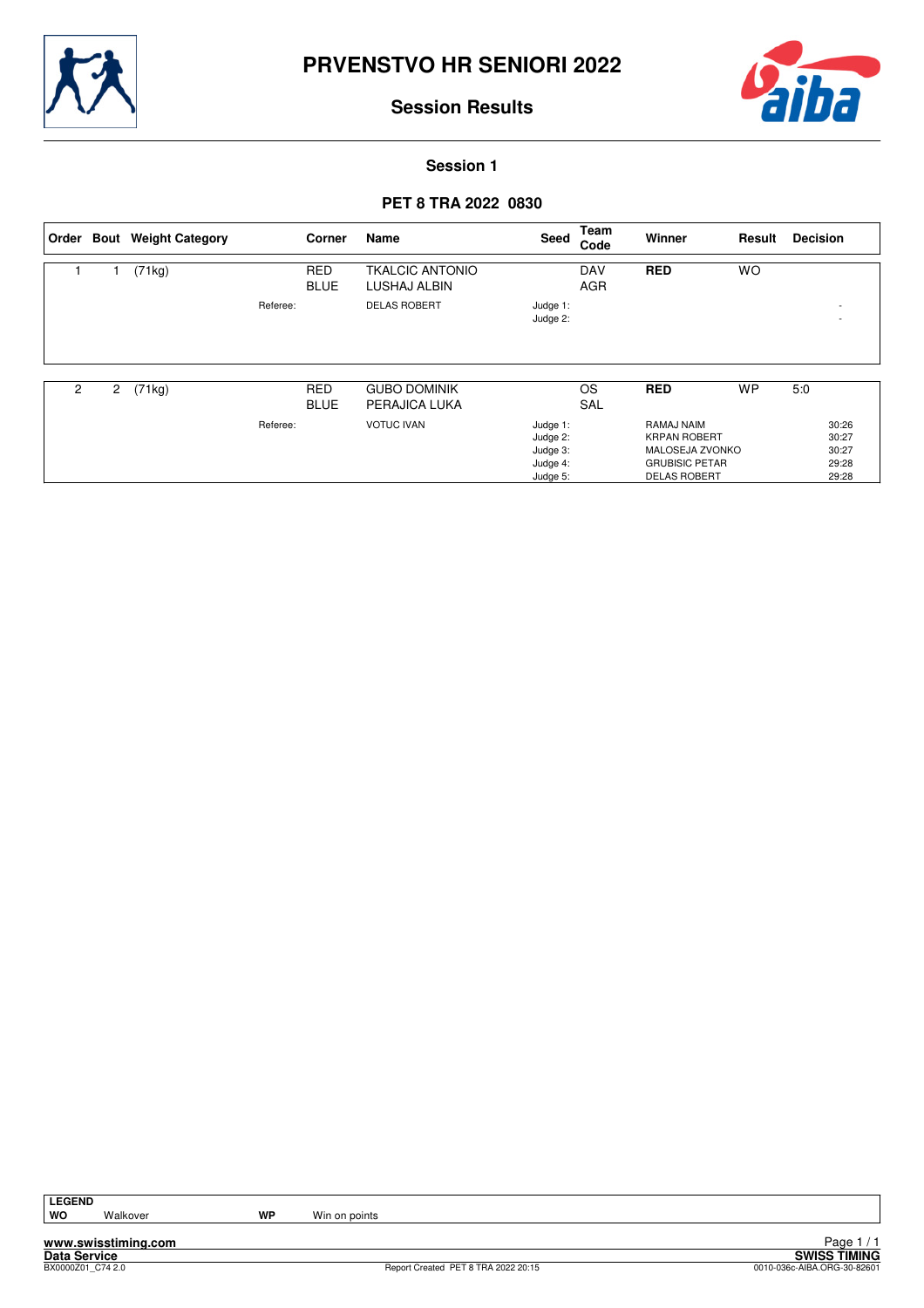



#### **Session 2**

## **PET 8 TRA 2022 1400**

|                |                | Order Bout Weight Category |          | Corner                    | Name                                          | Seed                                                     | Team<br>Code      | Winner                                                                                                                     | Result    | <b>Decision</b> |                                           |
|----------------|----------------|----------------------------|----------|---------------------------|-----------------------------------------------|----------------------------------------------------------|-------------------|----------------------------------------------------------------------------------------------------------------------------|-----------|-----------------|-------------------------------------------|
| 1              | 3              | (67kg)                     |          | <b>RED</b><br><b>BLUE</b> | <b>MIOCIC GORAN</b><br><b>JELACIC MARIN</b>   |                                                          | <b>REB</b><br>PAU | <b>BLUE</b>                                                                                                                | <b>WP</b> | 5:0             |                                           |
|                |                |                            | Referee: |                           | <b>DELAS ROBERT</b>                           | Judge 1:<br>Judge 2:<br>Judge 3:<br>Judge 4:<br>Judge 5: |                   | <b>MLADIN ZARKO</b><br><b>AVDI ORHAN</b><br>RAMAJ NAIM<br>MALOSEJA ZVONKO<br><b>GRUBISIC PETAR</b>                         |           |                 | 27:29<br>26:30<br>26:30<br>26:30<br>27:29 |
| $\overline{2}$ | 19             | (71kg)                     |          | <b>RED</b><br><b>BLUE</b> | <b>VUJEVIC MARIJAN</b><br><b>PAVLIC MARIO</b> |                                                          | GRO<br><b>LND</b> | <b>RED</b>                                                                                                                 | <b>WP</b> | 5:0             |                                           |
|                |                |                            | Referee: |                           | <b>GRUBISIC PETAR</b>                         | Judge 1:<br>Judge 2:<br>Judge 3:<br>Judge 4:<br>Judge 5: |                   | <b>KRPAN ROBERT</b><br><b>MLADIN ZARKO</b><br><b>AVDI ORHAN</b><br>RAMAJ NAIM<br>MALOSEJA ZVONKO                           |           |                 | 30:25<br>30:27<br>30:26<br>30:26<br>30:25 |
| 3              | 5              | (71kg)                     |          | <b>RED</b><br><b>BLUE</b> | <b>CETINIC PETAR</b><br><b>GRDAN PATRIK</b>   |                                                          | RI<br><b>OMV</b>  | <b>RED</b>                                                                                                                 | <b>WP</b> | 3:2             |                                           |
|                |                |                            | Referee: |                           | MALOSEJA ZVONKO                               | Judge 1:<br>Judge 2:<br>Judge 3:<br>Judge 4:<br>Judge 5: |                   | <b>VOTUC IVAN</b><br><b>KRPAN ROBERT</b><br><b>MLADIN ZARKO</b><br><b>AVDI ORHAN</b><br>RAMAJ NAIM                         |           |                 | 29:28<br>28:29<br>29:28<br>28:29<br>29:28 |
| 4              | 6              | (75kg)                     |          | <b>RED</b>                | <b>VEOCIC GABRIJEL</b>                        |                                                          | <b>BRO</b>        | <b>RED</b>                                                                                                                 | RSC-I     | R <sub>2</sub>  |                                           |
|                |                |                            | Referee: | <b>BLUE</b>               | <b>VUKASOVIC IVAN</b><br>RAMAJ NAIM           | Judge 1:<br>Judge 2:<br>Judge 3:<br>Judge 4:<br>Judge 5: | <b>TOR</b>        | <b>DELAS ROBERT</b><br><b>VOTUC IVAN</b><br><b>KRPAN ROBERT</b><br><b>GRUBISIC PETAR</b><br>AVDI ORHAN                     |           |                 | 10:8<br>10:8<br>10:9<br>10:8<br>10:8      |
| 5              | $\overline{7}$ | (75kg)                     |          | <b>RED</b>                | <b>CUMA IVAN</b>                              |                                                          | <b>RAD</b>        | <b>RED</b>                                                                                                                 | <b>WP</b> | 5.0             |                                           |
|                |                |                            | Referee: | <b>BLUE</b>               | <b>GEIC KARLO</b><br>AVDI ORHAN               | Judge 1:<br>Judge 2:<br>Judge 3:<br>Judge 4:<br>Judge 5: | <b>MAR</b>        | <b>GRUBISIC PETAR</b><br><b>DELAS ROBERT</b><br><b>VOTUC IVAN</b><br><b>KRPAN ROBERT</b><br><b>MLADIN ZARKO</b>            |           |                 | 30:27<br>30:27<br>29:28<br>30:27<br>29:28 |
| 6              | 8              | (75kg)                     |          | <b>RED</b>                | LOVRIC JOSIP                                  |                                                          | <b>MAR</b>        |                                                                                                                            |           |                 |                                           |
|                |                |                            | Referee: | <b>BLUE</b>               | <b>FILIPCIC BRUNO</b><br><b>MLADIN ZARKO</b>  | Judge 1:<br>Judge 2:<br>Judge 3:<br>Judge 4:<br>Judge 5: | OMZ               | <b>BLUE</b><br>MALOSEJA ZVONKO<br><b>GRUBISIC PETAR</b><br><b>DELAS ROBERT</b><br><b>VOTUC IVAN</b><br><b>KRPAN ROBERT</b> | <b>WP</b> | 3:2             | 28:29<br>29:28<br>28:29<br>29:28<br>28:29 |
| $\overline{7}$ | 9              | (75kg)                     |          | RED                       | <b>MARKOVIC JOSIP</b>                         |                                                          | SAL               |                                                                                                                            |           |                 |                                           |
|                |                |                            | Referee: | <b>BLUE</b>               | PAVCEC PETAR<br><b>KRPAN ROBERT</b>           | Judge 1:<br>Judge 2:<br>Judge 3:<br>Judge 4:<br>Judge 5: | <b>NOK</b>        | <b>BLUE</b><br>RAMAJ NAIM<br>MALOSEJA ZVONKO<br><b>GRUBISIC PETAR</b><br><b>DELAS ROBERT</b><br><b>VOTUC IVAN</b>          | <b>WP</b> | 5:0             | 26:30<br>27:29<br>26:30<br>26:30<br>26:30 |
| 8              | 10             | (80kg)                     |          | <b>RED</b><br><b>BLUE</b> | PLANTIC LUKA<br>FLORJANIC VALENTINO           |                                                          | SAL<br><b>OMV</b> | <b>RED</b>                                                                                                                 | KO        | R <sub>1</sub>  |                                           |
|                |                |                            | Referee: |                           | <b>VOTUC IVAN</b>                             | Judge 1:<br>Judge 2:<br>Judge 3:<br>Judge 4:<br>Judge 5: |                   | AVDI ORHAN<br>RAMAJ NAIM<br>MALOSEJA ZVONKO<br><b>GRUBISIC PETAR</b><br><b>DELAS ROBERT</b>                                |           |                 |                                           |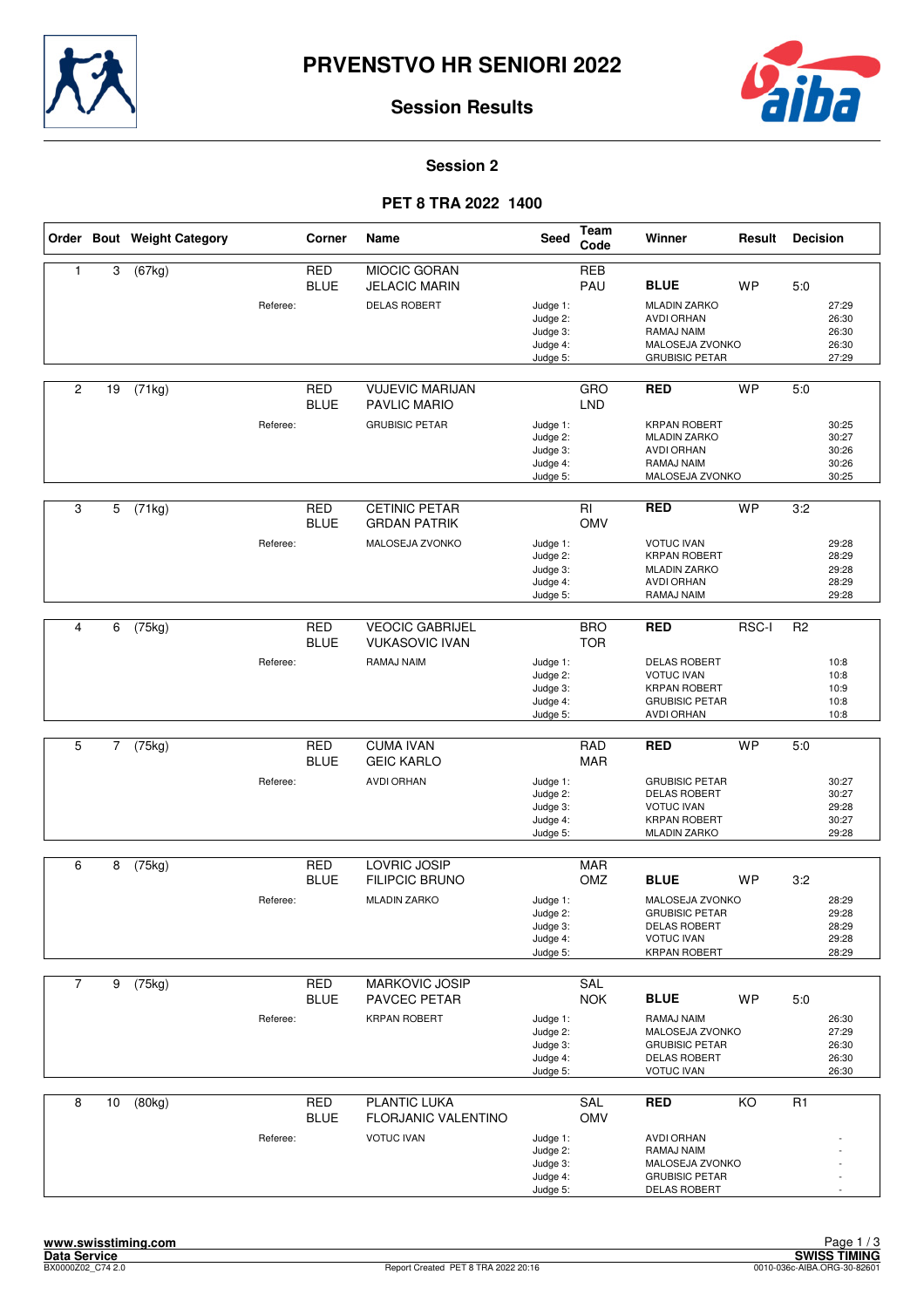



#### **Session 2**

## **PET 8 TRA 2022 1400**

|    |    | Order Bout Weight Category |          | Corner                    | Name                                                                      | <b>Seed</b>                                              | <b>Team</b><br>Code      | Winner                                                                                                                    | Result     | <b>Decision</b> |                                           |
|----|----|----------------------------|----------|---------------------------|---------------------------------------------------------------------------|----------------------------------------------------------|--------------------------|---------------------------------------------------------------------------------------------------------------------------|------------|-----------------|-------------------------------------------|
| 9  | 11 | (80kg)                     | Referee: | <b>RED</b><br><b>BLUE</b> | <b>BURIC DUJE</b><br>PERKOVIC JOSIP<br><b>VOTUC IVAN</b>                  | Judge 1:<br>Judge 2:<br>Judge 3:<br>Judge 4:<br>Judge 5: | <b>TOR</b><br><b>TOR</b> | <b>BLUE</b><br><b>AVDI ORHAN</b><br>RAMAJ NAIM<br>MALOSEJA ZVONKO<br><b>GRUBISIC PETAR</b><br><b>DELAS ROBERT</b>         | <b>WP</b>  | 5:0             | 27:30<br>28:29<br>27:30<br>27:30<br>27:30 |
| 10 | 12 | (80kg)                     | Referee: | <b>RED</b><br><b>BLUE</b> | <b>GALETIC EUGEN</b><br><b>PUCO ANTE</b><br><b>DELAS ROBERT</b>           | Judge 1:<br>Judge 2:<br>Judge 3:<br>Judge 4:<br>Judge 5: | POS<br><b>LND</b>        | <b>BLUE</b><br><b>MLADIN ZARKO</b><br><b>AVDI ORHAN</b><br>RAMAJ NAIM<br>MALOSEJA ZVONKO<br><b>GRUBISIC PETAR</b>         | RSC-I      | R <sub>2</sub>  | 10:9<br>10:9<br>10:9<br>10:9<br>10:9      |
| 11 | 13 | (80kg)                     | Referee: | <b>RED</b><br><b>BLUE</b> | <b>GRABIC ANTONIO</b><br><b>LESKUR PETAR</b><br><b>GRUBISIC PETAR</b>     | Judge 1:<br>Judge 2:<br>Judge 3:<br>Judge 4:<br>Judge 5: | <b>LEO</b><br>GRO        | <b>RED</b><br><b>KRPAN ROBERT</b><br><b>MLADIN ZARKO</b><br><b>AVDI ORHAN</b><br>RAMAJ NAIM<br>MALOSEJA ZVONKO            | <b>WP</b>  | 4:1             | 30:26<br>28:29<br>29:28<br>29:28<br>30:27 |
| 12 | 14 | (86kg)                     | Referee: | <b>RED</b><br><b>BLUE</b> | <b>SUCIC MIRKO</b><br>RADONIC NIKICA<br>MALOSEJA ZVONKO                   | Judge 1:<br>Judge 2:<br>Judge 3:<br>Judge 4:<br>Judge 5: | <b>ARS</b><br><b>ST</b>  | <b>BLUE</b><br><b>VOTUC IVAN</b><br><b>KRPAN ROBERT</b><br><b>MLADIN ZARKO</b><br><b>AVDI ORHAN</b><br>RAMAJ NAIM         | <b>ABD</b> | R <sub>2</sub>  | 8:10<br>8:10<br>9:10<br>8:10<br>9:10      |
| 13 | 15 | (92kg)                     | Referee: | <b>RED</b><br><b>BLUE</b> | <b>ILIJEVIC MATEJ</b><br><b>CIPCIC SPIRO</b><br>RAMAJ NAIM                | Judge 1:<br>Judge 2:<br>Judge 3:<br>Judge 4:<br>Judge 5: | <b>PTZ</b><br><b>KLS</b> | <b>RED</b><br><b>DELAS ROBERT</b><br><b>VOTUC IVAN</b><br><b>KRPAN ROBERT</b><br><b>MLADIN ZARKO</b><br><b>AVDI ORHAN</b> | <b>RSC</b> | R <sub>1</sub>  |                                           |
| 14 | 16 | (92kg)                     | Referee: | <b>RED</b><br><b>BLUE</b> | <b>CEROVECKI TOMISLAV</b><br>PRATLJACIC MARKO<br><b>AVDI ORHAN</b>        | Judge 1:<br>Judge 2:<br>Judge 3:<br>Judge 4:<br>Judge 5: | <b>LOK</b><br><b>OS</b>  | <b>BLUE</b><br><b>GRUBISIC PETAR</b><br>DELAS ROBERT<br><b>VOTUC IVAN</b><br><b>KRPAN ROBERT</b><br><b>MLADIN ZARKO</b>   | <b>RSC</b> | R1              |                                           |
| 15 | 17 | (92kg)                     | Referee: | <b>RED</b><br><b>BLUE</b> | <b>GACINA KRISTIJAN DUJE</b><br><b>RAJCIC IVAN</b><br><b>MLADIN ZARKO</b> | Judge 1:<br>Judge 2:<br>Judge 3:<br>Judge 4:<br>Judge 5: | GLA<br><b>TOR</b>        | <b>RED</b><br>MALOSEJA ZVONKO<br><b>GRUBISIC PETAR</b><br><b>DELAS ROBERT</b><br><b>VOTUC IVAN</b><br><b>KRPAN ROBERT</b> | <b>WP</b>  | 5.0             | 30:27<br>29:28<br>29:28<br>30:26<br>29:28 |
| 16 | 18 | $(92+kg)$                  | Referee: | <b>RED</b><br><b>BLUE</b> | <b>BABIC JURE</b><br><b>HODAK FRAN</b><br><b>KRPAN ROBERT</b>             | Judge 1:<br>Judge 2:<br>Judge 3:<br>Judge 4:<br>Judge 5: | LEO<br><b>LOK</b>        | <b>BLUE</b><br>RAMAJ NAIM<br>MALOSEJA ZVONKO<br><b>GRUBISIC PETAR</b><br><b>DELAS ROBERT</b><br><b>VOTUC IVAN</b>         | RSC-I      | R <sub>2</sub>  | 9:10<br>9:10<br>9:10<br>9:10<br>9:10      |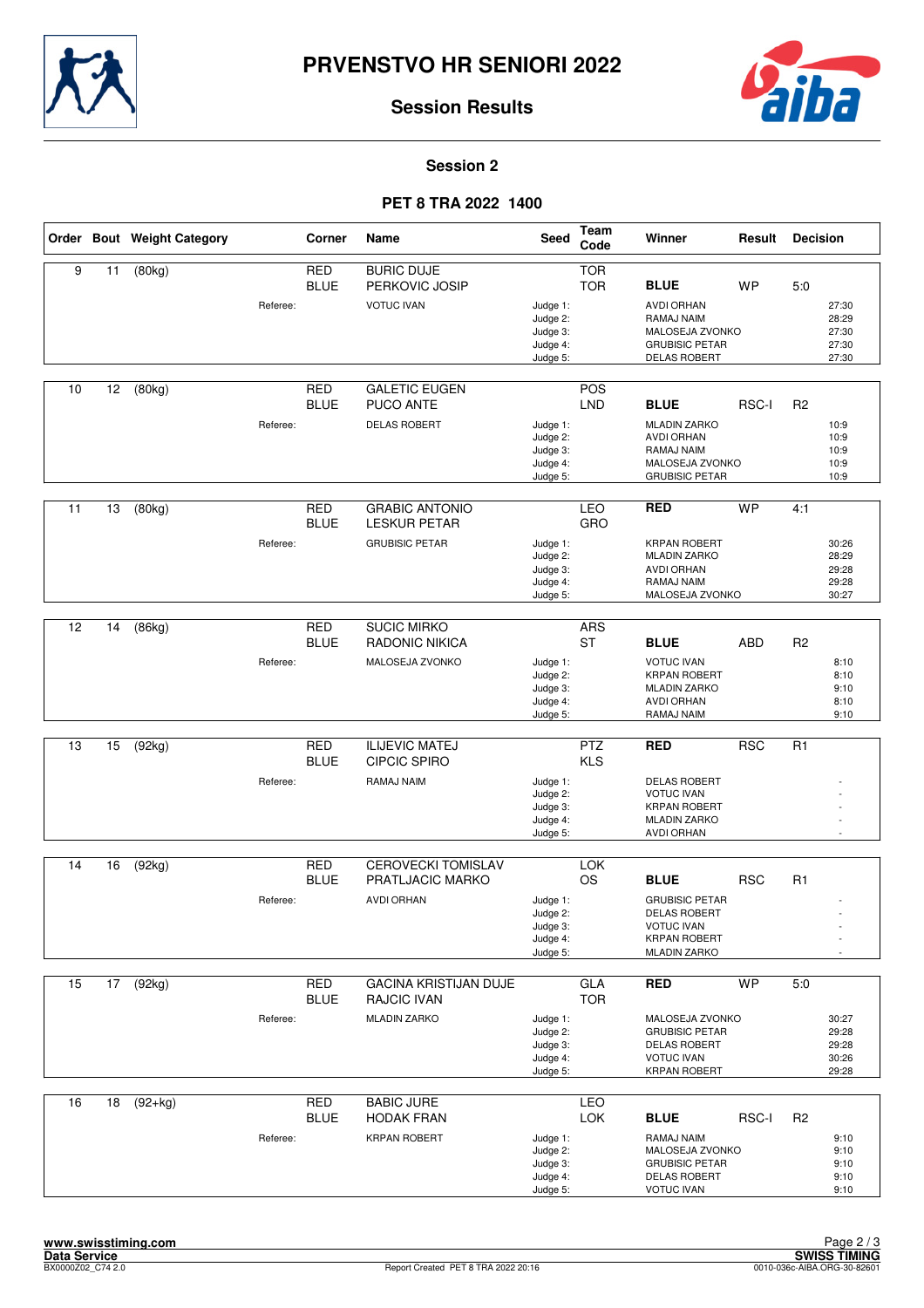



| <b>LEGEND</b><br><b>ABD</b><br><b>RSC-I</b> | Abandon<br>Referee Stops Contest - Injury | ĸо<br>WP | Knockout<br>Win on points | Rn | Round number | <b>RSC</b> | Referee Stops Contest |
|---------------------------------------------|-------------------------------------------|----------|---------------------------|----|--------------|------------|-----------------------|
|                                             | www.swisstiming.com                       |          |                           |    |              |            | Page $3/3$            |

Data Service<br>BX0000Z02\_C74 2.0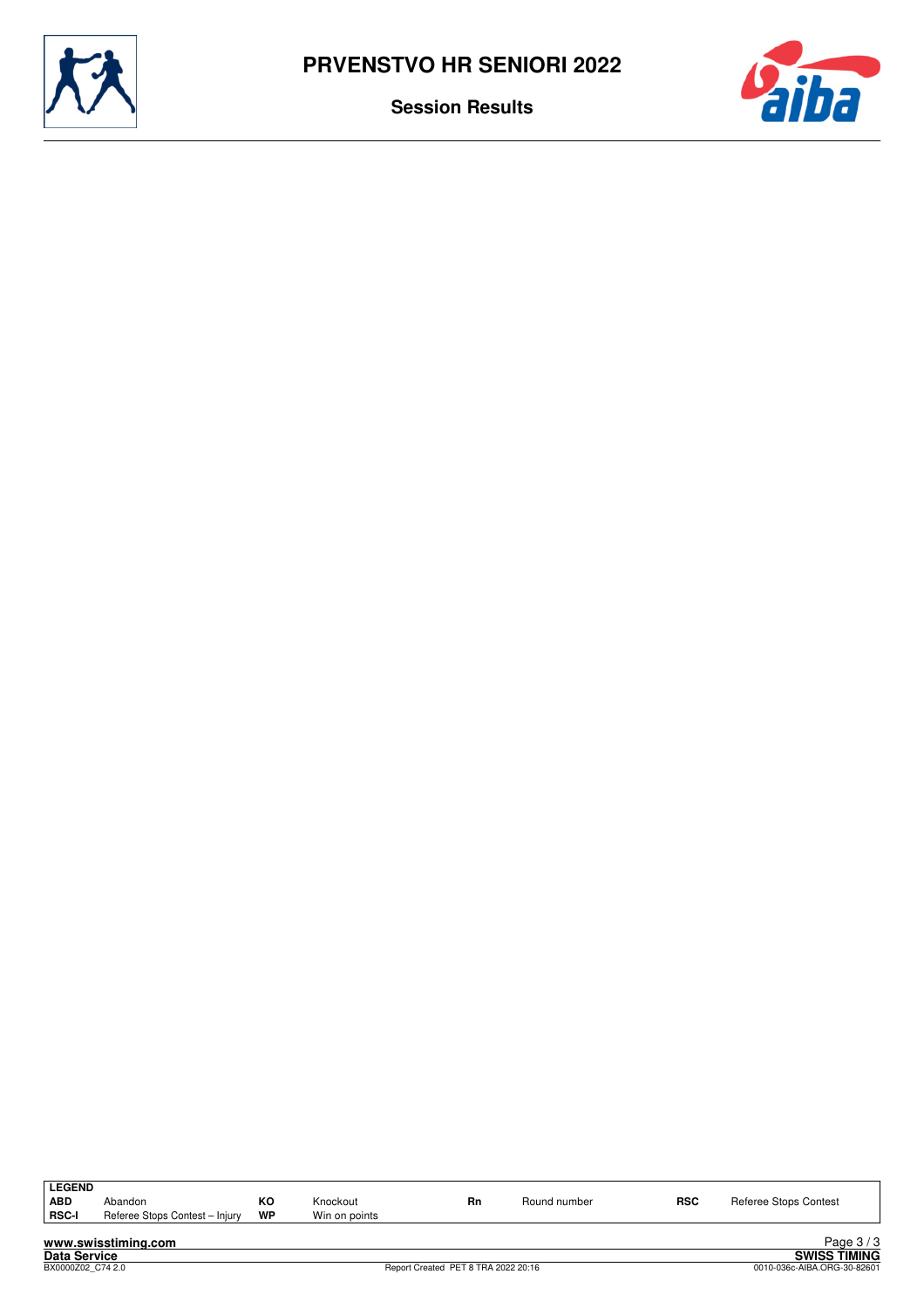



**Session 3**

## **PET 8 TRA 2022 1900**

| Order |    | <b>Bout</b> Weight Category |          | Corner                    | Name                                           | Seed                                                     | Team<br>Code             | <b>Winner</b>                                                                                                      | Result    | <b>Decision</b> |                                           |
|-------|----|-----------------------------|----------|---------------------------|------------------------------------------------|----------------------------------------------------------|--------------------------|--------------------------------------------------------------------------------------------------------------------|-----------|-----------------|-------------------------------------------|
|       | 4  | (71kg)                      |          | <b>RED</b><br><b>BLUE</b> | <b>JEZEK NOA</b><br><b>TKALCIC ANTONIO</b>     |                                                          | <b>TIT</b><br><b>DAV</b> | <b>RED</b>                                                                                                         | <b>WP</b> | 5:0             |                                           |
|       |    |                             | Referee: |                           | <b>VOTUC IVAN</b>                              | Judge 1:<br>Judge 2:<br>Judge 3:<br>Judge 4:<br>Judge 5: |                          | <b>AVDI ORHAN</b><br><b>KRPAN ROBERT</b><br><b>MALOSEJA ZVONKO</b><br><b>GRUBISIC PETAR</b><br><b>DELAS ROBERT</b> |           |                 | 30:27<br>30:27<br>30:27<br>30:27<br>30:27 |
| 2     | 20 | (71kg)                      |          | <b>RED</b><br><b>BLUE</b> | <b>GUBO DOMINIK</b><br>KNEZEVIC PETAR KRESIMIR |                                                          | <b>OS</b><br><b>SVD</b>  | <b>BLUE</b>                                                                                                        | <b>WP</b> | 5:0             |                                           |
|       |    |                             | Referee: |                           | <b>DELAS ROBERT</b>                            | Judge 1:<br>Judge 2:<br>Judge 3:<br>Judge 4:<br>Judge 5: |                          | <b>MLADIN ZARKO</b><br><b>AVDI ORHAN</b><br><b>KRPAN ROBERT</b><br>MALOSEJA ZVONKO<br><b>GRUBISIC PETAR</b>        |           |                 | 28:29<br>27:30<br>28:29<br>27:30<br>28:29 |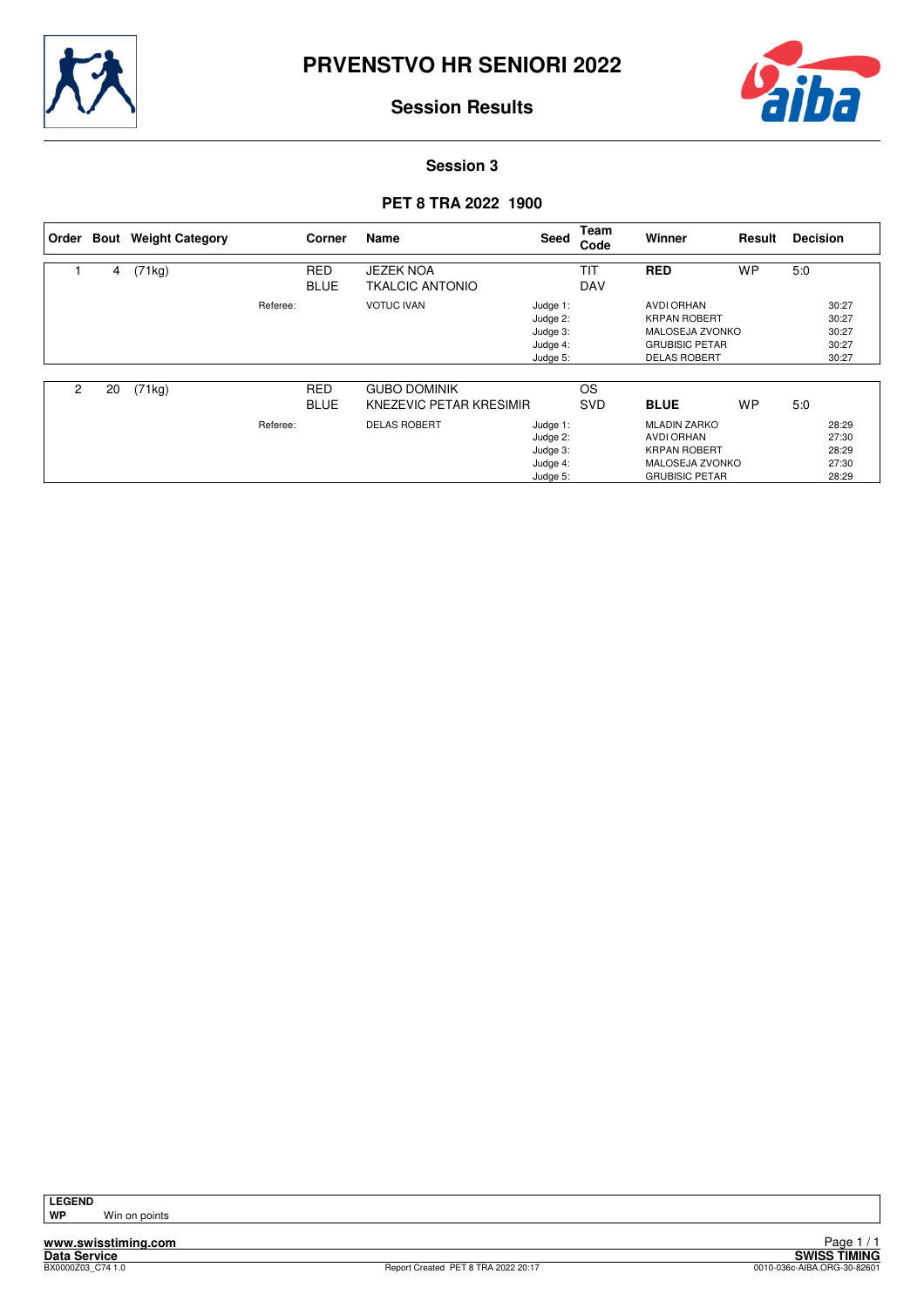



#### **Session 4**

## **SUB 9 TRA 2022 1400**

|                |    | Order Bout Weight Category |          | Corner                    | Name                                          | <b>Seed</b>                                              | Team<br>Code             | Winner                                                                                                                | Result     | <b>Decision</b> |                                           |
|----------------|----|----------------------------|----------|---------------------------|-----------------------------------------------|----------------------------------------------------------|--------------------------|-----------------------------------------------------------------------------------------------------------------------|------------|-----------------|-------------------------------------------|
| 1              | 21 | (63kg)                     |          | <b>RED</b><br><b>BLUE</b> | KOMADINA MATTEO<br><b>HERCEG KARLO</b>        |                                                          | RI<br><b>REB</b>         | <b>RED</b>                                                                                                            | <b>WP</b>  | 5:0             |                                           |
|                |    |                            | Referee: |                           | <b>KRPAN ROBERT</b>                           | Judge 1:<br>Judge 2:<br>Judge 3:<br>Judge 4:<br>Judge 5: |                          | RAMAJ NAIM<br><b>AVDI ORHAN</b><br><b>DELAS ROBERT</b><br>MALOSEJA ZVONKO<br><b>GRUBISIC PETAR</b>                    |            |                 | 29:28<br>30:27<br>30:27<br>30:27<br>29:28 |
| $\overline{c}$ | 22 | (63kg)                     |          | <b>RED</b><br><b>BLUE</b> | <b>BOZAC IVAN</b><br>POTUROVIC FILIP          |                                                          | <b>PUL</b><br><b>NGR</b> | <b>BLUE</b>                                                                                                           | <b>WP</b>  | 5:0             |                                           |
|                |    |                            | Referee: |                           | <b>GRUBISIC PETAR</b>                         | Judge 1:<br>Judge 2:<br>Judge 3:<br>Judge 4:<br>Judge 5: |                          | <b>MLADIN ZARKO</b><br>MALOSEJA ZVONKO<br>RAMAJ NAIM<br><b>DELAS ROBERT</b><br><b>VOTUC IVAN</b>                      |            |                 | 27:30<br>27:30<br>27:30<br>27:30<br>27:30 |
| 3              | 23 | (67kg)                     |          | <b>RED</b><br><b>BLUE</b> | <b>GASPAR ANDRIJA</b><br><b>JELACIC MARIN</b> |                                                          | <b>ST</b><br>PAU         | <b>BLUE</b>                                                                                                           | <b>RSC</b> | R <sub>3</sub>  |                                           |
|                |    |                            | Referee: |                           | <b>DELAS ROBERT</b>                           | Judge 1:<br>Judge 2:<br>Judge 3:<br>Judge 4:<br>Judge 5: |                          | <b>VOTUC IVAN</b><br><b>MLADIN ZARKO</b><br>MALOSEJA ZVONKO<br>RAMAJ NAIM<br><b>AVDI ORHAN</b>                        |            |                 | 19:19<br>18:20<br>18:20<br>18:20<br>18:20 |
|                |    |                            |          |                           |                                               |                                                          |                          |                                                                                                                       |            |                 |                                           |
| 4              | 24 | (67kg)                     |          | <b>RED</b><br><b>BLUE</b> | <b>DORJAN MARKO</b><br><b>ZELJKO MARKO</b>    |                                                          | $\overline{RI}$<br>SAL   | <b>BLUE</b>                                                                                                           | <b>WP</b>  | 5:0             |                                           |
|                |    |                            | Referee: |                           | <b>VOTUC IVAN</b>                             | Judge 1:<br>Judge 2:<br>Judge 3:<br>Judge 4:<br>Judge 5: |                          | <b>KRPAN ROBERT</b><br><b>GRUBISIC PETAR</b><br><b>MLADIN ZARKO</b><br>MALOSEJA ZVONKO<br>RAMAJ NAIM                  |            |                 | 25:30<br>26:30<br>25:30<br>25:30<br>24:30 |
|                |    |                            |          |                           |                                               |                                                          |                          |                                                                                                                       |            |                 |                                           |
| 5              | 25 | (71kg)                     |          | <b>RED</b><br><b>BLUE</b> | <b>JEZEK NOA</b><br><b>CETINIC PETAR</b>      |                                                          | <b>TIT</b><br>RI         | <b>RED</b>                                                                                                            | <b>WP</b>  | 5.0             |                                           |
|                |    |                            | Referee: |                           | RAMAJ NAIM                                    | Judge 1:<br>Judge 2:<br>Judge 3:<br>Judge 4:<br>Judge 5: |                          | <b>GRUBISIC PETAR</b><br><b>KRPAN ROBERT</b><br><b>AVDI ORHAN</b><br><b>MLADIN ZARKO</b><br>MALOSEJA ZVONKO           |            |                 | 30:27<br>30:27<br>30:27<br>29:28<br>30:27 |
| 6              |    | (71kg)                     |          | <b>RED</b>                | <b>VUJEVIC MARIJAN</b>                        |                                                          | GRO                      |                                                                                                                       |            |                 |                                           |
|                | 26 |                            |          | <b>BLUE</b>               | KNEZEVIC PETAR KRESIMIR                       |                                                          | SVD                      | <b>BLUE</b>                                                                                                           | <b>WP</b>  | 4:1             |                                           |
|                |    |                            | Referee: |                           | MALOSEJA ZVONKO                               | Judge 1:<br>Judge 2:<br>Judge 3:<br>Judge 4:<br>Judge 5: |                          | <b>DELAS ROBERT</b><br><b>GRUBISIC PETAR</b><br><b>KRPAN ROBERT</b><br>AVDI ORHAN<br><b>MLADIN ZARKO</b>              |            |                 | 29:28<br>28:29<br>28:29<br>28:29<br>28:29 |
| $\overline{7}$ |    | 27 (75kg)                  |          | <b>RED</b>                | <b>VEOCIC GABRIJEL</b>                        |                                                          | <b>BRO</b>               | <b>RED</b>                                                                                                            | <b>RSC</b> | R <sub>2</sub>  |                                           |
|                |    |                            |          | <b>BLUE</b>               | <b>CUMA IVAN</b>                              |                                                          | <b>RAD</b>               |                                                                                                                       |            |                 |                                           |
|                |    |                            | Referee: |                           | <b>MLADIN ZARKO</b>                           | Judge 1:<br>Judge 2:<br>Judge 3:<br>Judge 4:<br>Judge 5: |                          | RAMAJ NAIM<br><b>DELAS ROBERT</b><br><b>GRUBISIC PETAR</b><br><b>KRPAN ROBERT</b><br><b>AVDI ORHAN</b>                |            |                 | 10:8<br>10:8<br>10:8<br>10:8<br>10:8      |
| 8              | 28 | (75kg)                     |          | <b>RED</b>                | <b>FILIPCIC BRUNO</b>                         |                                                          | OMZ                      |                                                                                                                       |            |                 |                                           |
|                |    |                            | Referee: | <b>BLUE</b>               | PAVCEC PETAR<br><b>AVDI ORHAN</b>             | Judge 1:<br>Judge 2:<br>Judge 3:<br>Judge 4:<br>Judge 5: | <b>NOK</b>               | <b>BLUE</b><br><b>VOTUC IVAN</b><br>RAMAJ NAIM<br><b>DELAS ROBERT</b><br><b>GRUBISIC PETAR</b><br><b>KRPAN ROBERT</b> | <b>WP</b>  | 4:1             | 28:29<br>29:28<br>28:29<br>27:30<br>28:29 |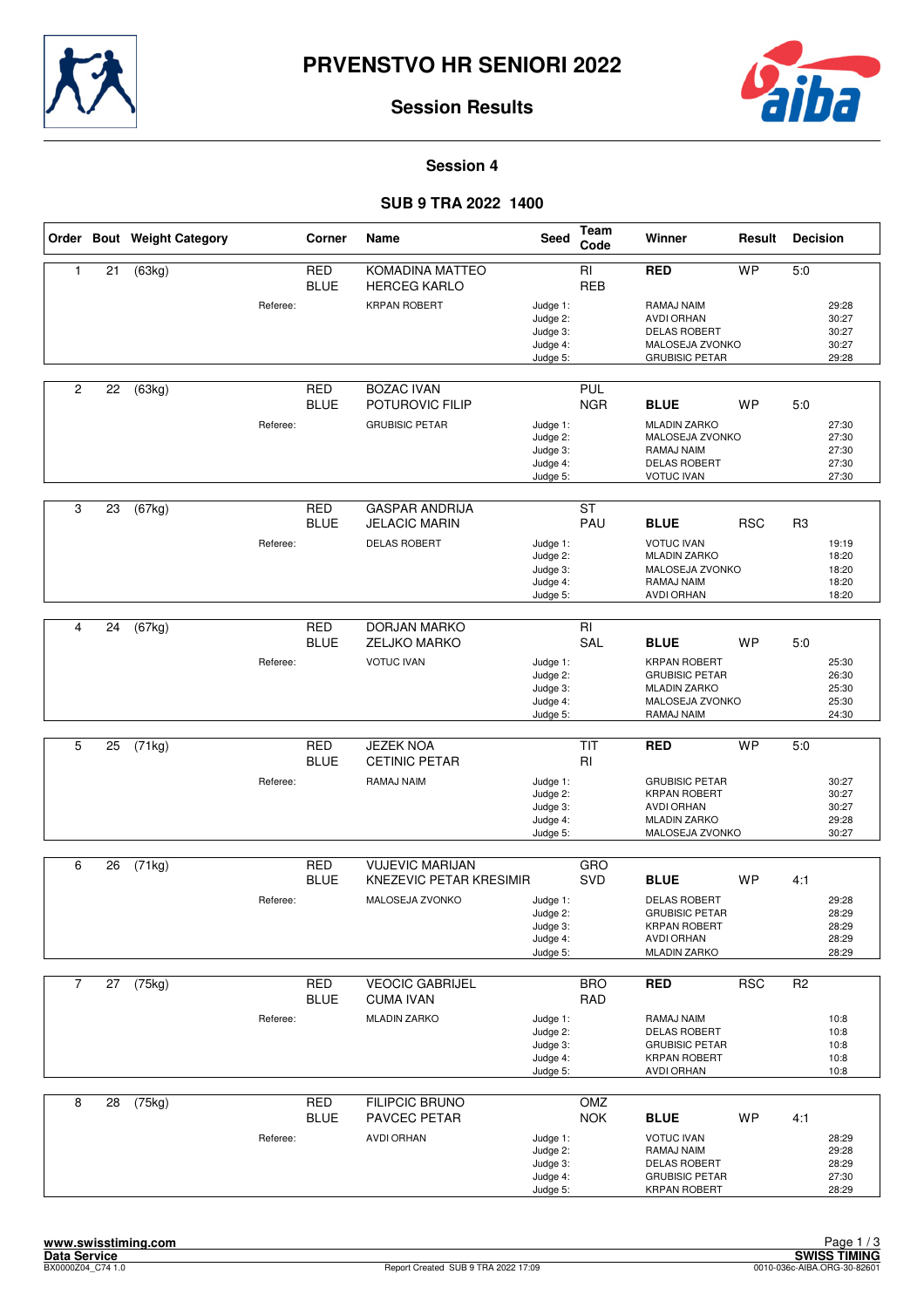



#### **Session 4**

## **SUB 9 TRA 2022 1400**

|    |    | Order Bout Weight Category |          | <b>Corner</b>             | Name                                           | <b>Seed</b>                                              | Team<br>Code             | Winner                                                                                                          | Result     | <b>Decision</b>                                    |
|----|----|----------------------------|----------|---------------------------|------------------------------------------------|----------------------------------------------------------|--------------------------|-----------------------------------------------------------------------------------------------------------------|------------|----------------------------------------------------|
| 9  | 29 | (80kg)                     |          | <b>RED</b><br><b>BLUE</b> | PLANTIC LUKA<br>PERKOVIC JOSIP                 |                                                          | <b>SAL</b><br><b>TOR</b> | <b>RED</b>                                                                                                      | <b>WP</b>  | 5:0                                                |
|    |    |                            | Referee: |                           | <b>KRPAN ROBERT</b>                            | Judge 1:<br>Judge 2:<br>Judge 3:<br>Judge 4:<br>Judge 5: |                          | MALOSEJA ZVONKO<br><b>VOTUC IVAN</b><br>RAMAJ NAIM<br><b>DELAS ROBERT</b><br><b>GRUBISIC PETAR</b>              |            | 30:27<br>30:25<br>30:27<br>30:25<br>30:27          |
| 10 | 30 | (80kg)                     |          | <b>RED</b><br><b>BLUE</b> | PUCO ANTE<br><b>GRABIC ANTONIO</b>             |                                                          | <b>LND</b><br><b>LEO</b> | <b>BLUE</b>                                                                                                     | KO         | R1                                                 |
|    |    |                            | Referee: |                           | <b>KRPAN ROBERT</b>                            | Judge 1:<br>Judge 2:<br>Judge 3:<br>Judge 4:<br>Judge 5: |                          | <b>MLADIN ZARKO</b><br>MALOSEJA ZVONKO<br><b>VOTUC IVAN</b><br>RAMAJ NAIM<br><b>DELAS ROBERT</b>                |            |                                                    |
| 11 | 31 | (86kg)                     |          | <b>RED</b><br><b>BLUE</b> | PLANTIC DAMIR<br><b>RADONIC NIKICA</b>         |                                                          | SAL<br><b>ST</b>         | <b>RED</b>                                                                                                      | <b>WP</b>  | 5.0                                                |
|    |    |                            | Referee: |                           | <b>DELAS ROBERT</b>                            | Judge 1:<br>Judge 2:<br>Judge 3:<br>Judge 4:<br>Judge 5: |                          | <b>AVDI ORHAN</b><br><b>MLADIN ZARKO</b><br>MALOSEJA ZVONKO<br><b>VOTUC IVAN</b><br>RAMAJ NAIM                  |            | 30:27<br>30:27<br>30:27<br>30:27<br>30:27          |
| 12 | 32 | (86kg)                     |          | <b>RED</b>                | <b>KRALJEVIC MARKO</b>                         |                                                          | <b>LOK</b>               |                                                                                                                 |            |                                                    |
|    |    |                            |          | <b>BLUE</b>               | RAMLJAK MARKO                                  |                                                          | RI                       | <b>BLUE</b>                                                                                                     | <b>WP</b>  | 4:1                                                |
|    |    |                            | Referee: |                           | RAMAJ NAIM                                     | Judge 1:<br>Judge 2:<br>Judge 3:<br>Judge 4:<br>Judge 5: |                          | <b>KRPAN ROBERT</b><br><b>AVDI ORHAN</b><br><b>MLADIN ZARKO</b><br>MALOSEJA ZVONKO<br><b>VOTUC IVAN</b>         |            | 28:29<br>27:30<br>28:29<br>29:28<br>28:29          |
|    |    |                            |          |                           |                                                |                                                          |                          |                                                                                                                 |            |                                                    |
| 13 | 33 | (92kg)                     |          | <b>RED</b><br><b>BLUE</b> | <b>FILIPOVIC LUKA</b><br><b>ILIJEVIC MATEJ</b> |                                                          | <b>THO</b><br><b>PTZ</b> | <b>BLUE</b>                                                                                                     | <b>RSC</b> | R1                                                 |
|    |    |                            | Referee: |                           | <b>VOTUC IVAN</b>                              | Judge 1:<br>Judge 2:<br>Judge 3:<br>Judge 4:<br>Judge 5: |                          | <b>GRUBISIC PETAR</b><br><b>KRPAN ROBERT</b><br><b>AVDI ORHAN</b><br><b>MLADIN ZARKO</b><br>MALOSEJA ZVONKO     |            |                                                    |
| 14 | 34 | (92kg)                     |          | <b>RED</b>                | PRATLJACIC MARKO                               |                                                          | <b>OS</b>                | <b>RED</b>                                                                                                      | <b>WP</b>  | 5:0                                                |
|    |    |                            |          | <b>BLUE</b>               | <b>GACINA KRISTIJAN DUJE</b>                   |                                                          | GLA                      |                                                                                                                 |            |                                                    |
|    |    |                            | Referee: |                           | MALOSEJA ZVONKO                                | Judge 1:<br>Judge 2:<br>Judge 3:<br>Judge 4:<br>Judge 5: |                          | <b>DELAS ROBERT</b><br><b>GRUBISIC PETAR</b><br><b>KRPAN ROBERT</b><br><b>AVDI ORHAN</b><br><b>MLADIN ZARKO</b> |            | 30:27<br>29:28<br>30:27<br>30:27<br>29:28          |
| 15 | 35 | $(92+kg)$                  |          | RED                       | <b>MILUN MARKO</b>                             |                                                          | LEO                      | <b>RED</b>                                                                                                      | <b>WP</b>  | 5:0                                                |
|    |    |                            |          | <b>BLUE</b>               | <b>HODAK FRAN</b>                              |                                                          | <b>LOK</b>               |                                                                                                                 |            |                                                    |
|    |    |                            | Referee: |                           | <b>MLADIN ZARKO</b>                            | Judge 1:<br>Judge 2:<br>Judge 3:<br>Judge 4:<br>Judge 5: |                          | RAMAJ NAIM<br><b>DELAS ROBERT</b><br><b>GRUBISIC PETAR</b><br><b>KRPAN ROBERT</b><br><b>AVDI ORHAN</b>          |            | * 19:19<br>20:18<br>$*19:19$<br>* 19:19<br>* 19:19 |
| 16 | 36 | $(92+kg)$                  |          | <b>RED</b>                | <b>GLAVINIC IVAN</b>                           |                                                          | <b>SAL</b>               |                                                                                                                 |            |                                                    |
|    |    |                            | Referee: | <b>BLUE</b>               | <b>BRNIC MARIJAN</b><br><b>AVDI ORHAN</b>      | Judge 1:<br>Judge 2:<br>Judge 3:<br>Judge 4:<br>Judge 5: | GRO                      | <b>BLUE</b><br><b>VOTUC IVAN</b><br>RAMAJ NAIM<br>DELAS ROBERT<br><b>GRUBISIC PETAR</b><br><b>KRPAN ROBERT</b>  | <b>WP</b>  | 3:0<br>27:28<br>27:28<br>27:27<br>27:28<br>27:27   |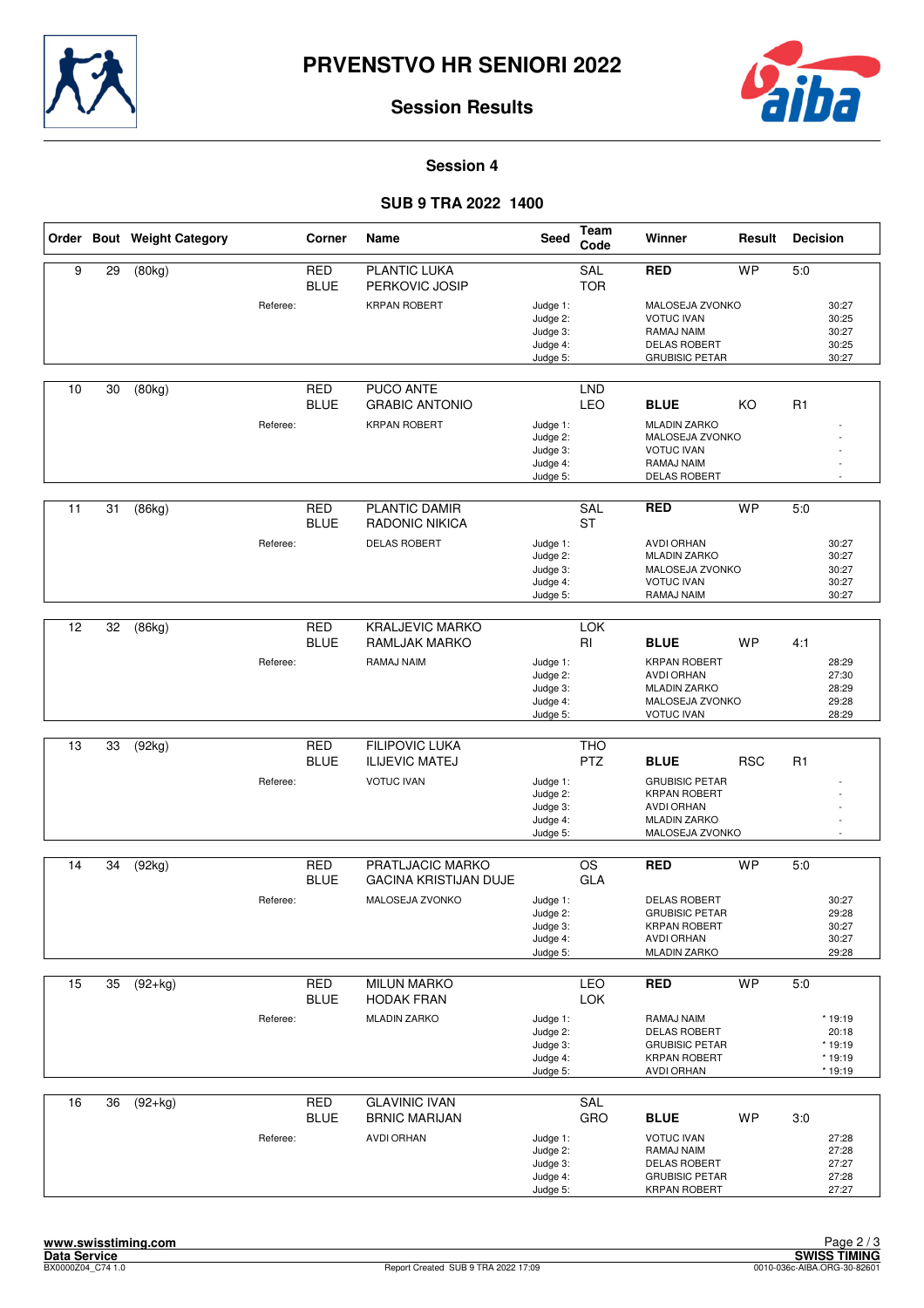



| <b>LEGEND</b>       |                     |    |          |                                     |              |                             |                              |  |  |
|---------------------|---------------------|----|----------|-------------------------------------|--------------|-----------------------------|------------------------------|--|--|
|                     | Preferred winner    | КO | Knockout | <b>Rn</b>                           | Round number | <b>RSC</b>                  | <b>Referee Stops Contest</b> |  |  |
| WP                  | Win on points       |    |          |                                     |              |                             |                              |  |  |
|                     |                     |    |          |                                     |              |                             |                              |  |  |
|                     | www.swisstiming.com |    |          |                                     |              |                             | Page $3/3$                   |  |  |
| <b>Data Service</b> |                     |    |          |                                     |              |                             | <b>SWISS TIMING</b>          |  |  |
|                     | BX0000Z04 C74 1.0   |    |          | Report Created SUB 9 TRA 2022 17:09 |              | 0010-036c-AIBA.ORG-30-82601 |                              |  |  |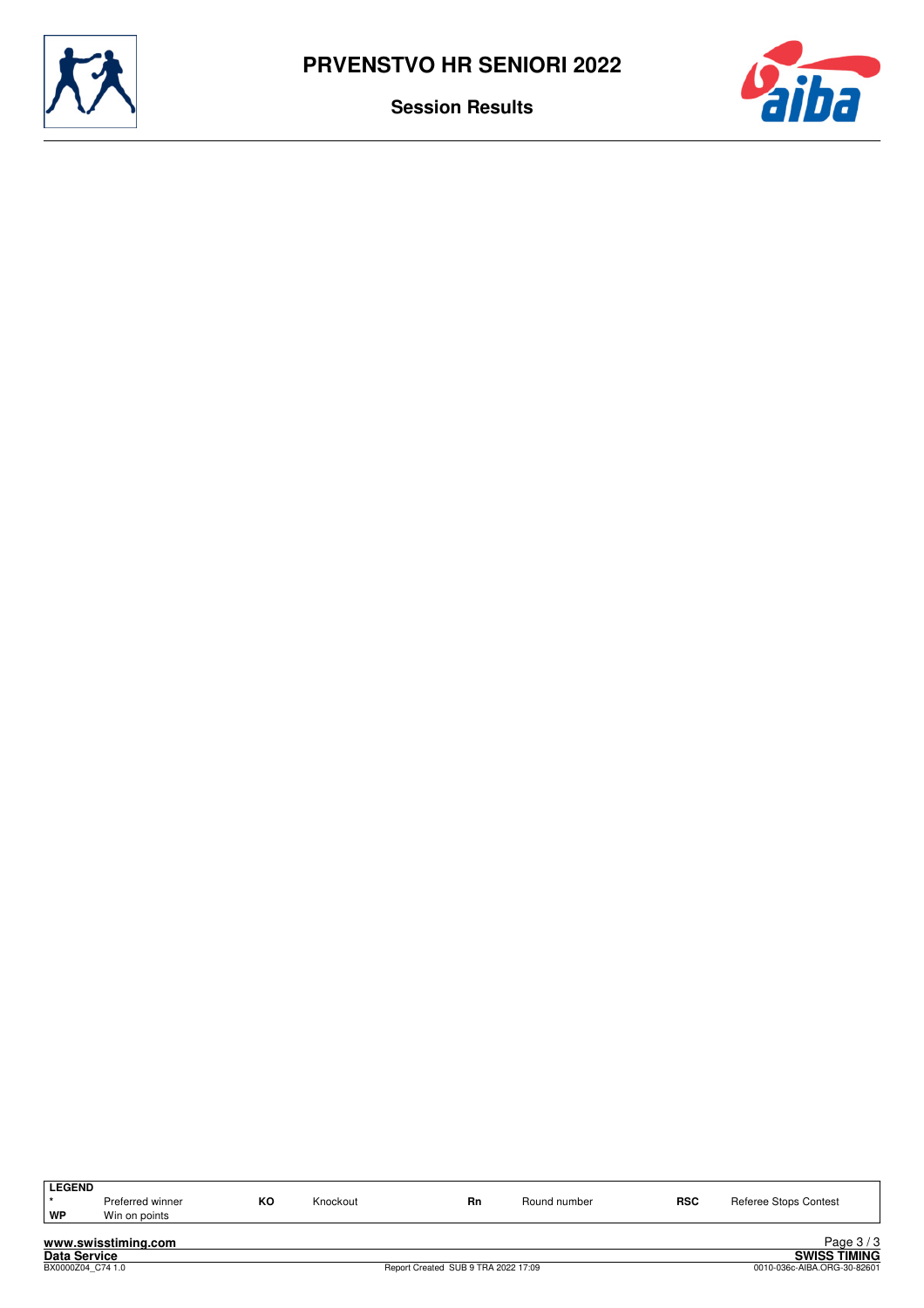



#### **Session 5**

## **NED 10 TRA 2022 1300**

|                |    | Order Bout Weight Category |              | Corner                    | Name                                                               | <b>Seed</b>                                                                  | <b>Team</b><br>Code      | Winner                                                                                                                      | Result    | <b>Decision</b> |                                           |
|----------------|----|----------------------------|--------------|---------------------------|--------------------------------------------------------------------|------------------------------------------------------------------------------|--------------------------|-----------------------------------------------------------------------------------------------------------------------------|-----------|-----------------|-------------------------------------------|
| 1              | 37 | (57kg)                     | Referee: SP1 | <b>RED</b><br><b>BLUE</b> | <b>TOLO TEO</b><br><b>HORVAT NIKOLA</b><br><b>DELAS ROBERT</b>     | Judge 1: KOP<br>Judge 2: SPL<br>Judge 3: KO2<br>Judge 4: PUL<br>Judge 5: ZG1 | SAL<br>LEO               | <b>BLUE</b><br>RAMAJ NAIM<br><b>MLADIN ZARKO</b><br><b>VOTUC IVAN</b><br><b>AVDI ORHAN</b><br>MALOSEJA ZVONKO               | <b>WP</b> | 5:0             | 28:29<br>26:30<br>27:30<br>27:30<br>27:29 |
| $\overline{c}$ | 38 | (60kg)                     | Referee: POZ | RED<br><b>BLUE</b>        | <b>LICUL PATRIK</b><br><b>KOLAK FILIP</b><br><b>KRPAN ROBERT</b>   | Judge 1: KOP<br>Judge 2: SPL<br>Judge 3: SLB<br>Judge 4: KO2<br>Judge 5: ZG1 | <b>PUL</b><br><b>NOK</b> | <b>BLUE</b><br>RAMAJ NAIM<br><b>MLADIN ZARKO</b><br><b>GRUBISIC PETAR</b><br><b>VOTUC IVAN</b><br>MALOSEJA ZVONKO           | <b>WP</b> | 3:2             | 30:27<br>27:30<br>29:28<br>28:29<br>28:29 |
| 3              | 39 | (63kg)                     | Referee: PUL | <b>RED</b><br><b>BLUE</b> | <b>KOMADINA MATTEO</b><br>POTUROVIC FILIP<br><b>AVDI ORHAN</b>     | Judge 1: KO2<br>Judge 2: KOP<br>Judge 3: SLB<br>Judge 4: SP1<br>Judge 5: SPL | <b>RI</b><br><b>NGR</b>  | <b>RED</b><br><b>VOTUC IVAN</b><br>RAMAJ NAIM<br><b>GRUBISIC PETAR</b><br><b>DELAS ROBERT</b><br><b>MLADIN ZARKO</b>        | <b>WP</b> | 4:1             | 29:28<br>29:28<br>29:28<br>29:28<br>28:29 |
| 4              | 40 | (67kg)                     | Referee: ZG1 | <b>RED</b><br><b>BLUE</b> | <b>JELACIC MARIN</b><br><b>ZELJKO MARKO</b><br>MALOSEJA ZVONKO     | Judge 1: SLB<br>Judge 2: KOP<br>Judge 3: KO2<br>Judge 4: POZ<br>Judge 5: SPL | PAU<br>SAL               | <b>BLUE</b><br><b>GRUBISIC PETAR</b><br>RAMAJ NAIM<br><b>VOTUC IVAN</b><br><b>KRPAN ROBERT</b><br><b>MLADIN ZARKO</b>       | <b>WP</b> | 5:0             | 27:30<br>24:30<br>26:30<br>27:30<br>27:30 |
| 5              | 41 | (71kg)                     | Referee: SPL | <b>RED</b><br><b>BLUE</b> | <b>JEZEK NOA</b><br>KNEZEVIC PETAR KRESIMIR<br><b>MLADIN ZARKO</b> | Judge 1: PUL<br>Judge 2: SP1<br>Judge 3: SLB<br>Judge 4: KO2<br>Judge 5: POZ | <b>TIT</b><br>SVD        | <b>RED</b><br><b>AVDI ORHAN</b><br><b>DELAS ROBERT</b><br><b>GRUBISIC PETAR</b><br><b>VOTUC IVAN</b><br><b>KRPAN ROBERT</b> | <b>WP</b> | 3:2             | 30:27<br>29:28<br>28:29<br>29:28<br>28:29 |
| 6              | 42 | (75kg)                     | Referee: KO2 | RED<br><b>BLUE</b>        | <b>VEOCIC GABRIJEL</b><br><b>PAVCEC PETAR</b><br><b>VOTUC IVAN</b> | Judge 1: PUL<br>Judge 2: ZG1<br>Judge 3: SPL<br>Judge 4: KOP<br>Judge 5: POZ | <b>BRO</b><br><b>NOK</b> | <b>RED</b><br><b>AVDI ORHAN</b><br>MALOSEJA ZVONKO<br><b>MLADIN ZARKO</b><br>RAMAJ NAIM<br><b>KRPAN ROBERT</b>              | <b>WP</b> | 5.0             | 30:27<br>30:25<br>30:27<br>30:27<br>30:26 |
| $\overline{7}$ | 43 | (80kg)                     | Referee: SP1 | <b>RED</b><br><b>BLUE</b> | PLANTIC LUKA<br><b>GRABIC ANTONIO</b><br><b>DELAS ROBERT</b>       | Judge 1: PUL<br>Judge 2: SLB<br>Judge 3: ZG1<br>Judge 4: POZ<br>Judge 5: SPL | SAL<br><b>LEO</b>        | <b>BLUE</b><br><b>AVDI ORHAN</b><br><b>GRUBISIC PETAR</b><br>MALOSEJA ZVONKO<br><b>KRPAN ROBERT</b><br><b>MLADIN ZARKO</b>  | <b>WP</b> | 3:2             | 29:28<br>28:29<br>30:27<br>28:29<br>28:29 |
| 8              | 44 | (86kg)                     | Referee: ZG1 | <b>RED</b><br><b>BLUE</b> | PLANTIC DAMIR<br>RAMLJAK MARKO<br>MALOSEJA ZVONKO                  | Judge 1: KOP<br>Judge 2: SPL<br>Judge 3: PUL<br>Judge 4: SLB<br>Judge 5: KO2 | SAL<br>RI                | <b>RED</b><br>RAMAJ NAIM<br><b>MLADIN ZARKO</b><br><b>AVDI ORHAN</b><br><b>GRUBISIC PETAR</b><br><b>VOTUC IVAN</b>          | RSC-I     | R3              | 20:18<br>20:18<br>20:18<br>20:18<br>20:18 |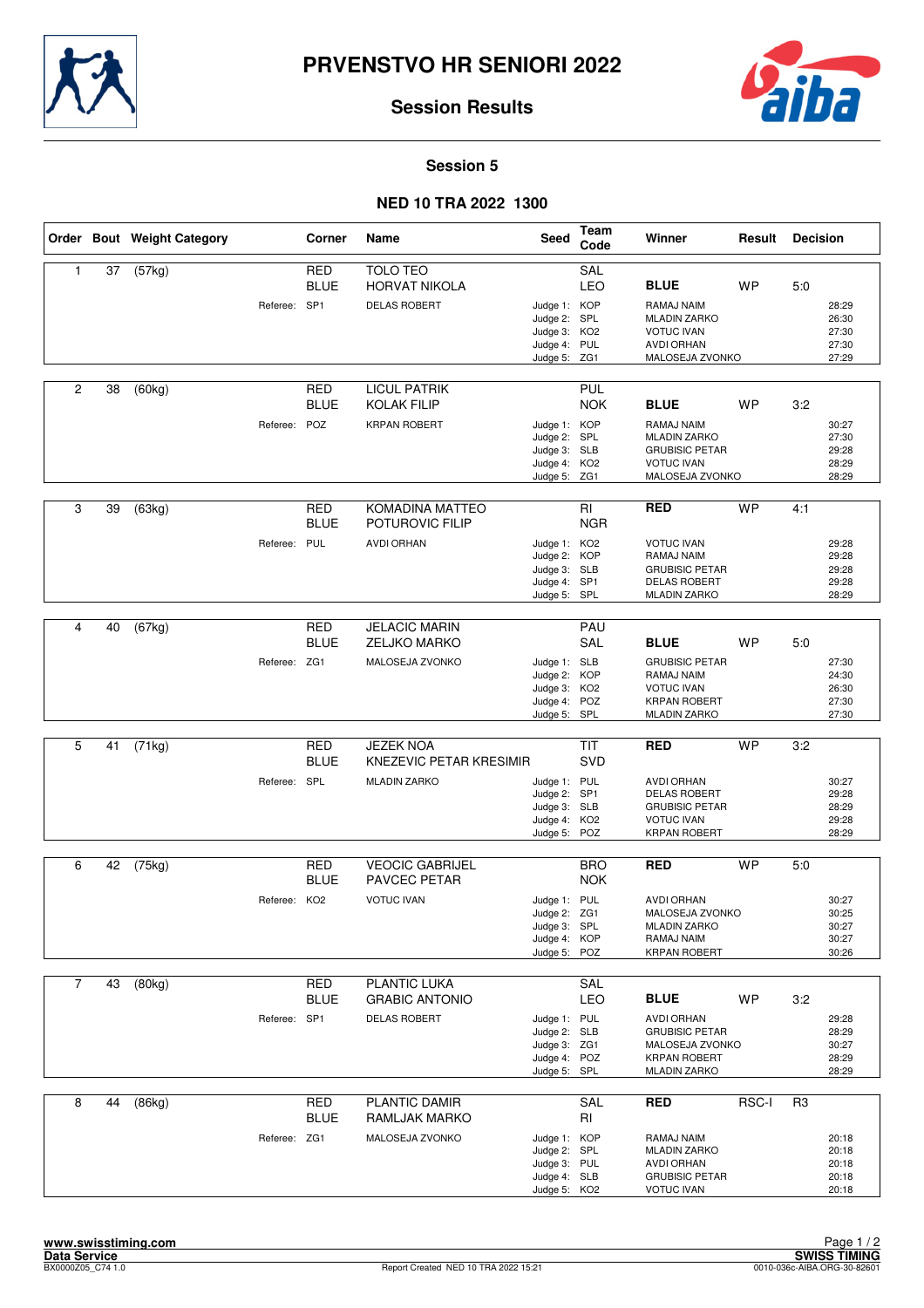



#### **Session 5**

### **NED 10 TRA 2022 1300**

|    |    | Order Bout Weight Category |          | Corner                    | Name                                             | Seed                                                                         | Team<br>Code            | Winner                                                                                                             | Result     | <b>Decision</b> |                                           |
|----|----|----------------------------|----------|---------------------------|--------------------------------------------------|------------------------------------------------------------------------------|-------------------------|--------------------------------------------------------------------------------------------------------------------|------------|-----------------|-------------------------------------------|
| 9  | 45 | (92kg)                     |          | <b>RED</b><br><b>BLUE</b> | <b>ILIJEVIC MATEJ</b><br><b>PRATLJACIC MARKO</b> |                                                                              | <b>PTZ</b><br><b>OS</b> | <b>BLUE</b>                                                                                                        | <b>WP</b>  | 4:0             |                                           |
|    |    |                            | Referee: | <b>SLB</b>                | <b>GRUBISIC PETAR</b>                            | Judge 1: KOP<br>Judge 2: KO2<br>Judge 3: SPL<br>Judge 4: SP1<br>Judge 5: PUL |                         | RAMAJ NAIM<br><b>VOTUC IVAN</b><br><b>MLADIN ZARKO</b><br><b>DELAS ROBERT</b><br><b>AVDI ORHAN</b>                 |            |                 | 26:30<br>25:30<br>26:30<br>28:28<br>27:29 |
| 10 | 46 | $(92+kg)$                  |          | <b>RED</b><br><b>BLUE</b> | <b>MILUN MARKO</b><br><b>BRNIC MARIJAN</b>       |                                                                              | LEO<br><b>GRO</b>       | <b>RED</b>                                                                                                         | <b>ABD</b> | R <sub>2</sub>  |                                           |
|    |    |                            | Referee: | <b>KOP</b>                | RAMAJ NAIM                                       | Judge 1: POZ<br>Judge 2: ZG1<br>Judge 3: SPL<br>Judge 4: KO2<br>Judge 5: SLB |                         | <b>KRPAN ROBERT</b><br><b>MALOSEJA ZVONKO</b><br><b>MLADIN ZARKO</b><br><b>VOTUC IVAN</b><br><b>GRUBISIC PETAR</b> |            |                 | 10:9<br>10:9<br>10:9<br>10:9<br>10:9      |

| G<br>M. |
|---------|
| ٠       |